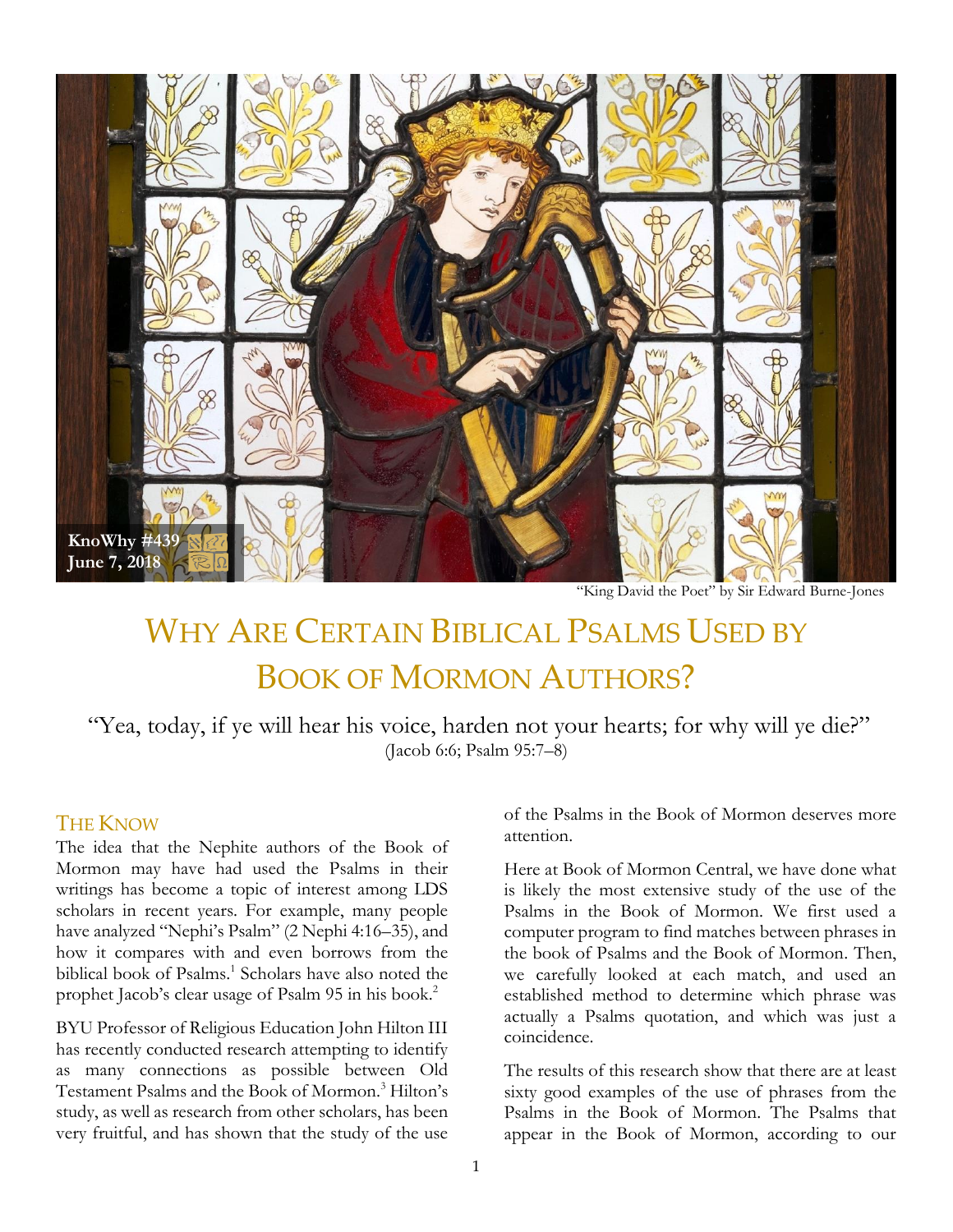study, are Psalms 1, 2, 4, 6, 8, 9, 12, 14, 18, 22, 23, 24, 27, 28, 30, 31, 34, 35, 44, 46, 51, 52, 62, 74, 86, 89, 95, 106, 107, 110, 115, 118, and 145. The most-used psalms, according to our research, are 18, 31, 51, 95, and 107. For a list of which parts of these psalms were used, and where, please see the appendix below.

The Book of Mormon books that quote the Psalms most often are Nephi, Jacob and Alma. Books that do not have references to the Psalms, according to our findings, are Enos, Jarom, Omni, Words of Mormon, Helaman, and 4 Nephi. There are very few references to the Psalms in Mosiah, Mormon, Ether, and Moroni.

In the books from the Book of Mormon that do have several Psalms quotations (1 Nephi, 2 Nephi, Jacob, Alma, 3 Nephi), they are generally scattered throughout the books. The chapters that use the Psalms most often are 2 Nephi 4, Alma 5, 26, and 37.

## THE WHY

Generally speaking, the psalms that we would most expect to show up in the Book of Mormon do actually appear, while those we would not expect to be present are largely absent. Psalms from throughout the biblical book of Psalms are found in the Book of Mormon, but a large concentration of those present are from the initial collection of Psalms made by King David: 3–41. Sixteen of these appear in the Book of Mormon, according to our findings. Most scholars agree that these Psalms were written before Lehi left Jerusalem, so it is likely that they would have been on the Plates of Brass and that Book of Mormon prophets would have had access to them.<sup>4</sup>

We do not see many of the Royal Psalms,<sup>5</sup> the psalms that emphasize kingship, in the writings of Nephi and Jacob, even though they were written before the time of Lehi. However, some of these Royal Psalms do show up later, in the time of King Benjamin and in the writings of Alma the Younger. This may suggest that Nephi and Jacob left these Psalms out because these Psalms focused on the ideology of the Davidic monarchy, an ideology that Nephi and Jacob seem to have been disillusioned with.<sup>6</sup>

Some of the psalms consist of collections from various people, such as Korah and Asaph. These two collections are generally considered to be from a later time, with some hymns possibly dating to before the time of Lehi, but with most of the hymns being written later. Very few of the Psalms from these collections appear in the Book of Mormon. Some that are found,

like Psalm 86, are considered to be earlier compositions. Some of the psalms from later collections that show up in the Book of Mormon may still be from before Lehi's time. This is because earlier psalms, such as Psalms 89, 106, 107, 110, and 145, were scattered throughout the book in strategic positions to give the book a more Davidic flavor.

Although the belief that King David wrote all, or most, of the Psalms (which would make them all pre-exilic) is common, it is clear from the Psalms themselves that this is not the case. Only 73 of the 150 Psalms are directly attributed to David in the Psalm headings, whereas 12 are attributed to Asaph, 11 to the "sons of Korah," and others to Solomon, Moses, and others. Biblical scholars have found that many of the Psalms were written after the time of Lehi, based on what these Psalms are about.

It is also important to note that the earliest examples of biblical Psalms that exist (from the Dead Sea Scrolls) are found in collection that do not all match the order of Psalms found in the Bible as we know it today. It has become clear that the Psalms were often gathered into different groupings and in a different order than what is found in the bible as we know it.<sup>7</sup> These findings demonstrate that a good case can be made for why most (or all) of the psalms present in the Book of Mormon should be there, based on the time period Lehi left Jerusalem. This is yet another sophisticated piece of evidence that testifies to the ancient origins of the Book of Mormon.

### FURTHER READING

Matthew Nickerson, ["Nephi's Psalm: 2 Nephi 4:16–](https://publications.mi.byu.edu/publications/jbms/6/2/S00003-50cb760cec7d73Nickerson.pdf)35 [in Light of Form-Critical Analysis](https://publications.mi.byu.edu/publications/jbms/6/2/S00003-50cb760cec7d73Nickerson.pdf)," *Journal of Book of Mormon Studies* 6, no. 2 (1997): 26–42.

Kenneth L. Alford and D. Bryce Baker, "Parallels between Psalms 25–[31 and the Psalms of Nephi](https://scholarsarchive.byu.edu/cgi/viewcontent.cgi?article=2656&context=facpub)," in *Ascending the Mountain of the Lord: Temple, Praise, and Worship in the Old Testament* (2013 Sperry Symposium), ed. Jeffrey R. Chadwick, Matthew J. Grey, and David Rolph Seely (Salt Lake City and Provo, UT: Deseret Book and Religious Studies Center, Brigham Young University, 2013), 312–328.

John Hilton III, "Old Testament Psalms in the Book [of Mormon](https://rsc.byu.edu/archived/ascending-mountain-lord-temple-praise-and-worship-old-testament/old-testament-psalms-book)," in *Ascending the Mountain of the Lord: Temple, Praise, and Worship in the Old Testament* (2013 Sperry Symposium), ed. Jeffrey R. Chadwick, Matthew J. Grey, and David Rolph Seely (Salt Lake City and री हर्रत

© Book of Mormon Central, 2018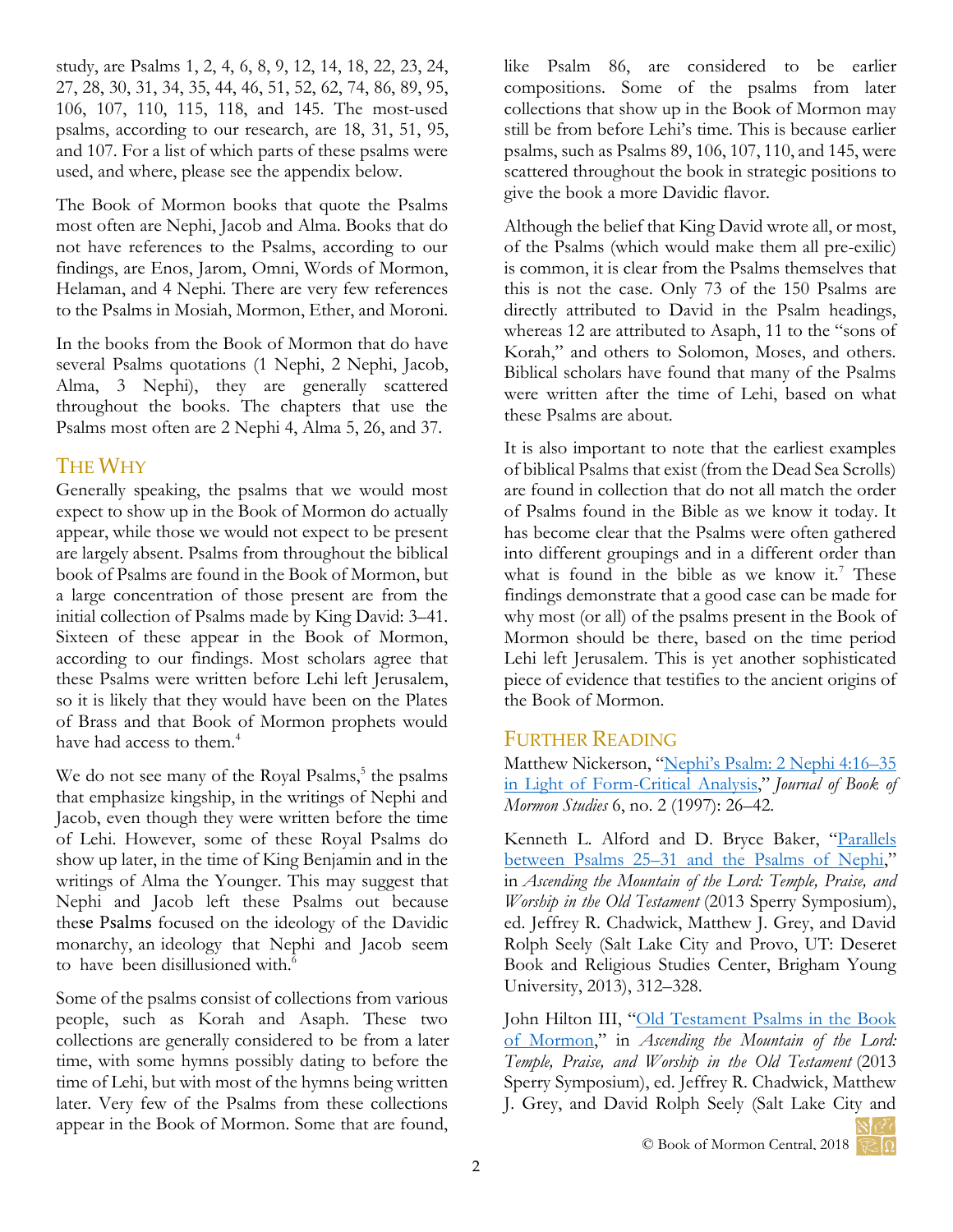Provo, UT: Deseret Book and Religious Studies Center, Brigham Young University, 2013), 291–311.

#### **NOTES**

- 1. See, for example, Matthew Nickerson, "Nephi['s Psalm: 2](https://publications.mi.byu.edu/publications/jbms/6/2/S00003-50cb760cec7d73Nickerson.pdf)  Nephi 4:16–[35 in Light of Form-Critical Analysis,](https://publications.mi.byu.edu/publications/jbms/6/2/S00003-50cb760cec7d73Nickerson.pdf)" *Journal of Book of Mormon Studies* 6, no. 2 (1997): 26–42; Kenneth L. Alford and D. Bryce Baker, "[Parallels between Psalms 25](https://scholarsarchive.byu.edu/cgi/viewcontent.cgi?article=2656&context=facpub)–31 [and the Psalms of Nephi,](https://scholarsarchive.byu.edu/cgi/viewcontent.cgi?article=2656&context=facpub)" in *Ascending the Mountain of the Lord: Temple, Praise, and Worship in the Old Testament* (2013 Sperry Symposium), ed. Jeffrey R. Chadwick, Matthew J. Grey, and David Rolph Seely (Salt Lake City and Provo, UT: Deseret Book and Religious Studies Center, Brigham Young University, 2013), 312–328; John Hilton III, "[Old Testament](https://rsc.byu.edu/archived/ascending-mountain-lord-temple-praise-and-worship-old-testament/old-testament-psalms-book)  [Psalms in the Book of Mormon](https://rsc.byu.edu/archived/ascending-mountain-lord-temple-praise-and-worship-old-testament/old-testament-psalms-book)," in *Ascending the Mountain of the Lord*, 291–311; David Bokovoy, "[From Distance to](http://publications.mi.byu.edu/fullscreen/?pub=1395&index=13)  [Proximity: A Poetic Function of Enallage in the Hebrew](http://publications.mi.byu.edu/fullscreen/?pub=1395&index=13)  [Bible and the Book of Mormon](http://publications.mi.byu.edu/fullscreen/?pub=1395&index=13)," *Journal of Book of Mormon Studies* 9, no. 1 (2000): 60–63; Book of Mormon Central, "[Is](https://knowhy.bookofmormoncentral.org/content/is-nephis-psalm-really-a-psalm)  ['Nephi's Psalm' Really a Psalm?](https://knowhy.bookofmormoncentral.org/content/is-nephis-psalm-really-a-psalm) (2 Nephi 4:16–17)," *KnoWhy* 30 (February 10, 2016).
- 2. See David Bokovoy, "[Ancient Temple Imagery in the](http://www.mormoninterpreter.com/david-bokovoy-on-holiness-to-the-lord-biblical-temple-imagery-in-the-sermons-of-jacob-the-priest/)  [Sermons of Jacob,](http://www.mormoninterpreter.com/david-bokovoy-on-holiness-to-the-lord-biblical-temple-imagery-in-the-sermons-of-jacob-the-priest/)" in *Temple Insights: Proceedings of the Interpreter Matthew B. Brown Memorial Conference* (The Temple on Mount Zion, 22 September 2012), ed. William J. Hamblin and David Rolph Seely (Orem and Salt Lake City, UT: The Interpreter Foundation and Eborn Books, 2014), 171–186; Hilton, "[Old Testament Psalms in the Book of Mormon,](https://rsc.byu.edu/archived/ascending-mountain-lord-temple-praise-and-worship-old-testament/old-testament-psalms-book)" 300–303; Book of Mormon Central, "Why [Does Jacob](https://knowhy.bookofmormoncentral.org/content/why-does-jacob-quote-so-much-from-the-psalms)  [Quote So Much from the Psalms? \(Jacob 1:6; cf. Psalm](https://knowhy.bookofmormoncentral.org/content/why-does-jacob-quote-so-much-from-the-psalms)  [95:8\),](https://knowhy.bookofmormoncentral.org/content/why-does-jacob-quote-so-much-from-the-psalms)" *KnoWhy* 62 (March 25, 2016).
- 3. Hilton, "[Old Testament Psalms in the Book of Mormon,](https://rsc.byu.edu/archived/ascending-mountain-lord-temple-praise-and-worship-old-testament/old-testament-psalms-book)" in *Ascending the Mountain of the Lord*.
- 4. See Book of Mormon Central, "[What Parts of the Old](https://knowhy.bookofmormoncentral.org/content/what-parts-of-the-old-testament-were-on-the-plates-of-brass)  Testament [Were on the Plates of Brass?](https://knowhy.bookofmormoncentral.org/content/what-parts-of-the-old-testament-were-on-the-plates-of-brass) (1 Nephi 5:10)," *KnoWhy* 410 (February 22, 2018).
- 5. The term "Royal Psalms" was used in the early nineteenth century by Wilhelm de Wette to refer to those Psalms which had been considered messianic, which he understood to refer to reigning kings of Israel/Judah and which celebrated the "office" of kingship. See W. M. L. de Wette, *Commentar über die Psalmen* (Heidelberg: J. C. B. Mohr, 1811), 4. When Hermann Gunkel developed his groundbreaking "formcritical" method for identifying genres in the Hebrew Bible

and applied it to the Psalms, one of his categories was "Royal Psalms." He listed Psalms [2,](https://www.lds.org/scriptures/ot/ps/2?lang=eng) [18,](https://www.lds.org/scriptures/ot/ps/18?lang=eng) [20,](https://www.lds.org/scriptures/ot/ps/20?lang=eng) [21,](https://www.lds.org/scriptures/ot/ps/21?lang=eng) [45,](https://www.lds.org/scriptures/ot/ps/45?lang=eng) [72,](https://www.lds.org/scriptures/ot/ps/72?lang=eng) [101,](https://www.lds.org/scriptures/ot/ps/101?lang=eng) [110,](https://www.lds.org/scriptures/ot/ps/110?lang=eng) [132,](https://www.lds.org/scriptures/ot/ps/132?lang=eng) and parts of [89](https://www.lds.org/scriptures/ot/ps/89?lang=eng) and [144](https://www.lds.org/scriptures/ot/ps/144?lang=eng) in this classification. Others have added to this list.

- 6. See Book of Mormon Central, "[How Can the Old Testament](https://knowhy.bookofmormoncentral.org/content/how-can-the-old-testament-covenants-help-us-understand-the-book-of-mormon)  [Covenants Help Us Understand the Book of Mormon?](https://knowhy.bookofmormoncentral.org/content/how-can-the-old-testament-covenants-help-us-understand-the-book-of-mormon) (1 Nephi 2:12–13)," *KnoWhy* (September 12, 2017).
- The earliest attestations of the biblical psalms available are those found on the many Psalms scrolls discovered among the Dead Sea Scrolls. Although most of the Psalms found there appeared almost exactly as they do in the Hebrew Bible as we know it, some of the scrolls have the Psalms appearing in different sequences. Scrolls that vary from the order found in the Hebrew Bible (Old Testament) include: 4Q83, 4Q84, 4Q86, 4Q87, 4Q92, 4Q95, 4Q98, 11Q5, 11Q6. Besides demonstrating a different order than what is found in the Hebrew Bible, some of these Psalms scrolls have noncanonical psalms intermingled with the canonical. Furthermore, some of the individual psalms found at Qumran display a different order of verses than that found in the biblical versions. For example, the scroll labeled 4Q98g contains parts of the end of Psalm [89](https://www.lds.org/scriptures/ot/ps/89?lang=eng) in the following order of verses from the Hebrew Bible:  $20-22 \rightarrow 26 \rightarrow 23 \rightarrow 27$  $20-22 \rightarrow 26 \rightarrow 23 \rightarrow 27$  $20-22 \rightarrow 26 \rightarrow 23 \rightarrow 27$  $20-22 \rightarrow 26 \rightarrow 23 \rightarrow 27$  $20-22 \rightarrow 26 \rightarrow 23 \rightarrow 27$  $20-22 \rightarrow 26 \rightarrow 23 \rightarrow 27$  $28 \rightarrow 31$  $28 \rightarrow 31$ . The reason for this alternate sequence of verses is unknown, but some scholars argue that this version of Psalm [89](https://www.lds.org/scriptures/ot/ps/89?lang=eng) may be older than the biblical rendition. If these differences in the Psalms can be seen at the relatively late date of the Qumran scrolls, it is very possible that more ancient versions (such as those that may have been available to the Nephites) would have contained different sequences as well. As such, any Psalms material contained in the Book of Mormon cannot necessarily be expected to follow the same order of phrases/verses as our current biblical Psalter. See P. W. Skehan, "Gleanings from Psalm Texts from Qumrân," in Caquot and M. Delcor (eds.), *Mélanges bibliques et orientaux en l'honneur de M. Henri Cazelles* (AOAT 212; Neukirchen-Vluyn: Neukirchener Verlag, 1981), 439; also P. W. Flint, "A Form of Psalm 89 (4Q236 = 4QPs89)," in *The Dead Sea Scrolls*: *Hebrew, Aramaic, and Greek Texts with English Translations*, The Princeton Theological Seminary Dead Sea Scrolls Project, Volume 4A: Pseudepigraphic and Non-Masoretic Psalms and Prayers, ed. J. H. Charlesworth and H. W. L. Rietz (Tübingen: Mohr-Siebeck; Louisville: Westiminster-John Knox Press, 1998), 40–41.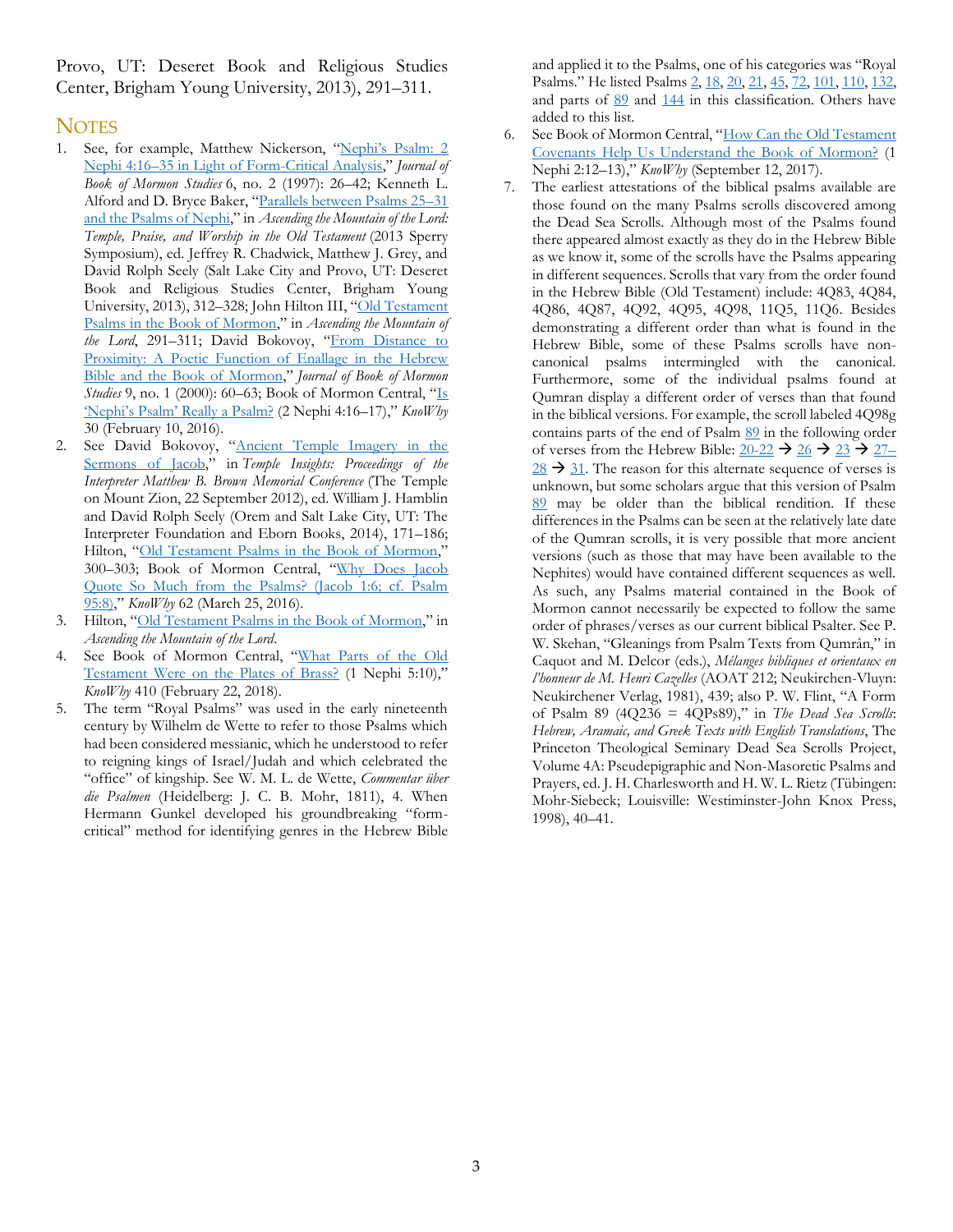# **APPENDIX**

| <b>Book of Mormon Order</b>                                                                                    | <b>Psalms Order</b>                                                                                                                |
|----------------------------------------------------------------------------------------------------------------|------------------------------------------------------------------------------------------------------------------------------------|
| 1. "tender mercies are over all" - 1 Nephi 1:20; Psalm<br>145:9                                                | 1. "bring forth fruit" - Alma 32:37; Psalm 1:3                                                                                     |
| 2. "to take away my life" - 1 Nephi 7:16; Psalm 31:13                                                          | 2. "son/s  this day  begotten you" - Mosiah<br>5:7; Psalm 2:7                                                                      |
| "according to the multitude of his tender mercies"<br>3.<br>- 1 Nephi 8:8; Psalm 51:1; Psalm 69:16             | 3. "rod of iron" — 1 Nephi 8:19; Psalm 2:9                                                                                         |
| "rod of iron" — 1 Nephi 8:19; Psalm 2:9<br>4.                                                                  | "the light of thy countenance" $-$ 3 Nephi 19:25;<br>4.<br>Psalm 4:6                                                               |
| "my rock and my salvation" - 1 Nephi 1:36; Psalm<br>5.<br>62:2,6                                               | 5. "Water my  night" - 2 Nephi 33:3; Psalm 6:6                                                                                     |
| "broken heart  contrite spirit" - 2 Nephi 2:7;<br>6.<br>Psalm 51:17; 34:18                                     | 6. "Water my  night" - 2 Nephi 33:3; Psalm 6:6                                                                                     |
| 7. "great"  "goodness"  "trust" — 2 Nephi 4:17,<br><u>19; Psalm 31:19</u>                                      | "depart from me, all ye workers of iniquity" $-3$<br>7.<br>Nephi 14:23; Psalm 6:8                                                  |
| 8. "cry/cried" — 2 Nephi 4:23, 25; Psalm 30:8                                                                  | "out of the mouth of babes" $-3$ Nephi 26:16;<br>8.<br>Psalm $8:2$                                                                 |
| 9. "heart  rejoice" — 2 Nephi 4:28; Psalm 28:7                                                                 | "marvelous works" — Alma 37:41; Psalm 9:1<br>9.<br>(also Psalm 118:23; 139:14)                                                     |
| 10. "because of mine enemies" — 2 Nephi 4:27, 29;<br>Psalm 27:11                                               | 10. "keep  preserve  generation" — Alma 37:4;<br>Psalm 12:7                                                                        |
| 11. "my God and the rock of my salvation" $-2$ Nephi<br>4:30; Psalm 89:26                                      | 11. "none that doth good, no, not one" - Moroni<br><u>10:25; Psalm 14:3</u> (also Psalm 53:3 - Psalms 53<br>and $14$ are the same) |
| 12. "I will praise thee forever" - 2 Nephi 4:30; Psalm<br>52:9                                                 | 12. "chains/sorrows of hell" $-\underline{\text{Alma 5:7, 9, 10}}$ ;<br>Psalm 18:5                                                 |
| 13. "to take away my life" — 2 Nephi 5:2, 4; Psalm<br>31:13                                                    | 13. "pains of hell" — <u>Jacob 3:11</u> ; Psalm 18:4-5;<br>Psalm 116:3                                                             |
| 14. "clean hands and a pure heart" - 2 Nephi 25:16;<br>Psalm 24:4                                              | 14. "pains of hell" - Alma 14:6; Psalm 18:4-5; Psalm<br><u>116:3</u>                                                               |
| 15. "Water my  night" - 2 Nephi 33:3; Psalm 6:6                                                                | 15. "pains of hell" — Alma 26:13; Psalm 18:4-5;<br>Psalm 116:3                                                                     |
| 16. "as in the provocation  in the day of temptation in<br>the wilderness" — <u>Jacob 1:7; Psalm 95:8</u>      | 16. "laugh  to scorn" - Alma 26:23; Psalm 22:7                                                                                     |
| 17. "pains of hell" — <u>Jacob 3:11; Psalm 18:4-5; Psalm</u><br><u>116:3</u>                                   | 17. "in the paths of righteousness" $-1$ Nephi 16:5;<br>Psalm 23:3                                                                 |
| "in great mercy  over all his works" - Jacob<br>18.<br>4:10; Psalm 145:8-9                                     | 18. "in the paths of righteousness" — Alma 7:19;<br>Psalm 23:3                                                                     |
| 19. "The stone which the builders refused is become the<br>head stone of the corner"- <u>Jacob 4:17; Psalm</u> | 19. "clean hands and a pure heart" - 2 Nephi 25:16;<br>Psalm 24:4                                                                  |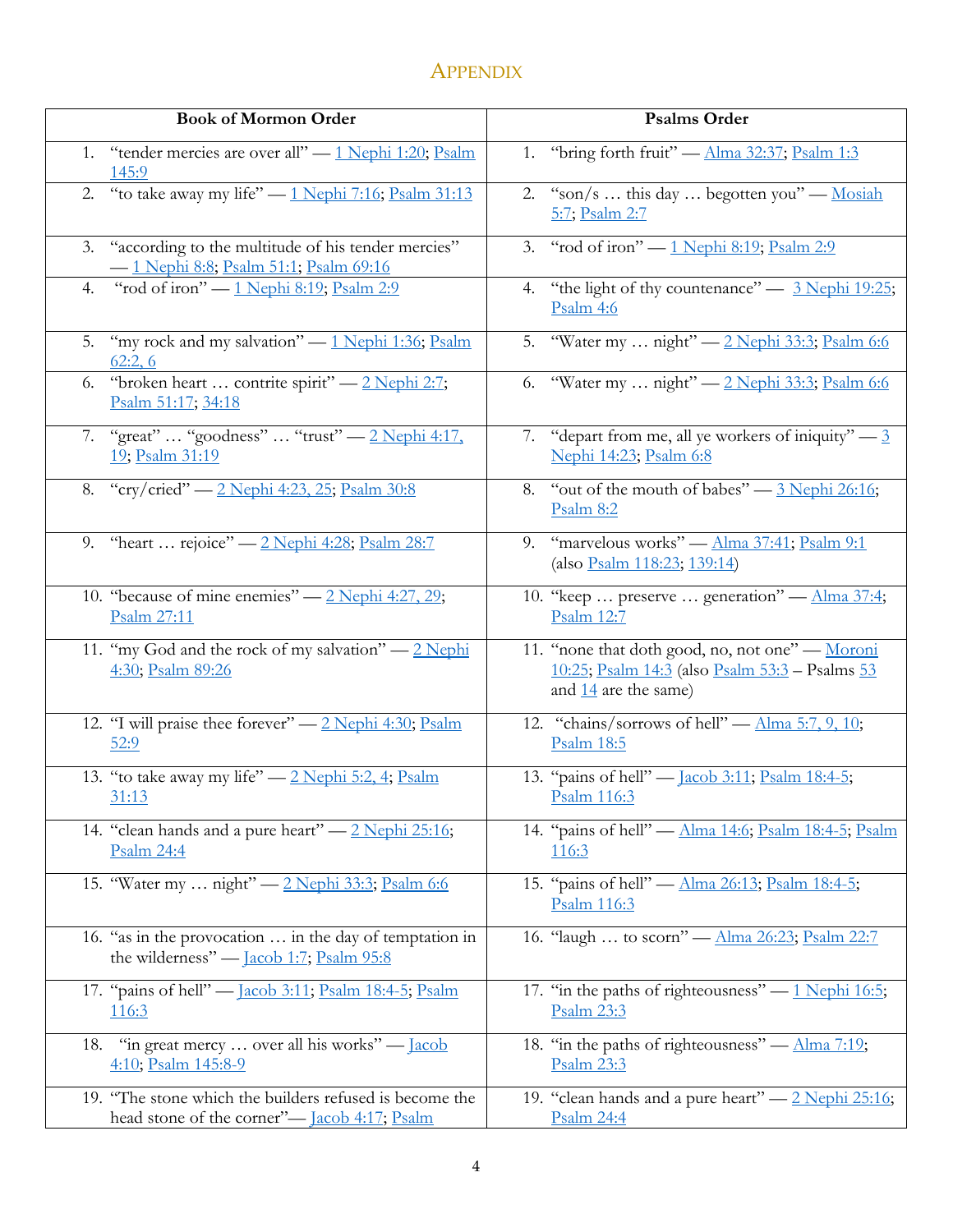| 118:22                                                                                                      |                                                                                                 |
|-------------------------------------------------------------------------------------------------------------|-------------------------------------------------------------------------------------------------|
| 20. "today if ye will hear his voice, harden not your                                                       | 20. "clean hands and a pure heart" - Alma 5:19;                                                 |
| heart" Jacob 6:6; Psalm 95:7-8                                                                              | Psalm 24:4                                                                                      |
| 21. "son/s  this day  begotten you" — Mosiah 5:7;                                                           | 21. "pure in heart  shall see God" - 3 Nephi 12:8;                                              |
| Psalm 2:7                                                                                                   | Psalm 24:4, 6                                                                                   |
| 22. "at the right hand (of God)" - Mosiah 5:9; Psalm                                                        | 22. "because of mine enemies" — 2 Nephi 4:27, 29;                                               |
| 110:1                                                                                                       | Psalm 27:11                                                                                     |
| 23. "break"  "bands"  "death" — Mosiah 15:8;<br>Psalm 107:14 (also Psalm 18:4-5; Psalm 116:3)               | 23. "heart  rejoice" - 2 Nephi 4:28; Psalm 28:7                                                 |
| 24. "delivered my soul from  hell" - Alma 5:6; Psalm<br>86:13                                               | 24. "cry/cried" — 2 Nephi 4:23, 25; Psalm 30:8                                                  |
| 25. "mercy  long-suffering" - Alma 5:6; Psalm 86:15                                                         | 25. "to take away my life" - 1 Nephi 7:16; Psalm<br>31:13                                       |
| 26. "chains/sorrows of hell" — Alma 5:7, 9, 10; Psalm                                                       | 26. "to take away my life" — 2 Nephi 5:2, 4; Psalm                                              |
| <u>18:5</u>                                                                                                 | 31:13                                                                                           |
| 27. "break"  "bands"  "death" — Alma 5:7; Psalm                                                             | 27. "great"  "goodness"  "trust" - 2 Nephi                                                      |
| 107:14 (also Psalm 18:4-5; Psalm 116:3)                                                                     | 4:17, 19; Psalm 31:19                                                                           |
| 28. "clean hands and a pure heart" - Alma 5:19; Psalm                                                       | 28. "broken heart  contrite spirit" 2 Nephi 2:7; 3                                              |
| 24:4                                                                                                        | <u>Nephi 9:20; Mormon 2:14; Psalm 51:17; 34:18</u>                                              |
| 29. "in the paths of righteousness" — Alma 7:19; Psalm                                                      | 29. "as chaff before the wind" — $\Delta$ lma 37:15;                                            |
| 23:3                                                                                                        | <u>Mormon 5:16; Psalm 35:5</u>                                                                  |
| 30. "today if ye will hear his voice, harden not your                                                       | 30. "mountains be carried" - 1 Nephi 19:11; Psalm                                               |
| heart" — Alma 12:36; Psalm 95:7-8                                                                           | 46:2                                                                                            |
| 31. "after the order of Melchizedek/his son" - Alma                                                         | 31. "according to the multitude of his tender mercies"                                          |
| 13:1, 2, 9; Psalm 110:4                                                                                     | - 1 Nephi 8:8; Psalm 51:1; Psalm 69:16                                                          |
| 32. "enter into my rest" - Alma 13:6; Psalm 95:11                                                           | 32. "according to the multitude of his tender<br>mercies" - Ether 6:12; Psalm 51:1; Psalm 69:16 |
| 33. "wrath  enter into  rest" — Alma 12:35, 37;                                                             | 33. "broken heart  contrite spirit" — Ether 4:15;                                               |
| Psalm 95:8, 11                                                                                              | Psalm 51:17; 34:18                                                                              |
| 34. "pains of hell" - Alma 14:6; Psalm 18:4-5; Psalm                                                        | 34. "I will praise thee forever" — 2 Nephi 4:30;                                                |
| <u>116:3</u>                                                                                                | Psalm 52:9                                                                                      |
| 35. "break"  "bands"  "death" — Alma 22:14;<br>Mosiah 15:8; Psalm 107:14 (also Psalm 18:4-5; Psalm<br>116:3 | 35. "my rock and my salvation" — 1 Nephi 1:36;<br>Psalm 62:2, 6                                 |
| 36. "darkness  into marvelous light" - Alma 26:3;                                                           | 36. "my rock and my salvation" — 1 Nephi 15:15;                                                 |
| Psalm 118:23, 27                                                                                            | Psalm 62:2, 6                                                                                   |
| 37. "gather  give thanks to his holy name  praise"                                                          | 37. "in the midst of thy congregations" — Alma 33:9;                                            |
| - Alma 26:6,8; Psalm 106:47                                                                                 | Psalm 74:4                                                                                      |
| 38. "boast of my God" - Alma 26:12, 35; Psalm 44:8                                                          | 38. "delivered my soul from  hell" - Alma 5:6;<br>Psalm 86:13                                   |
| 39. "pains of hell" — Alma 26:13; Psalm 18:4-5; Psalm                                                       | 39. "mercy  long-suffering" - Alma 5:6; Psalm                                                   |
| <u>116:3</u>                                                                                                | 86:15                                                                                           |